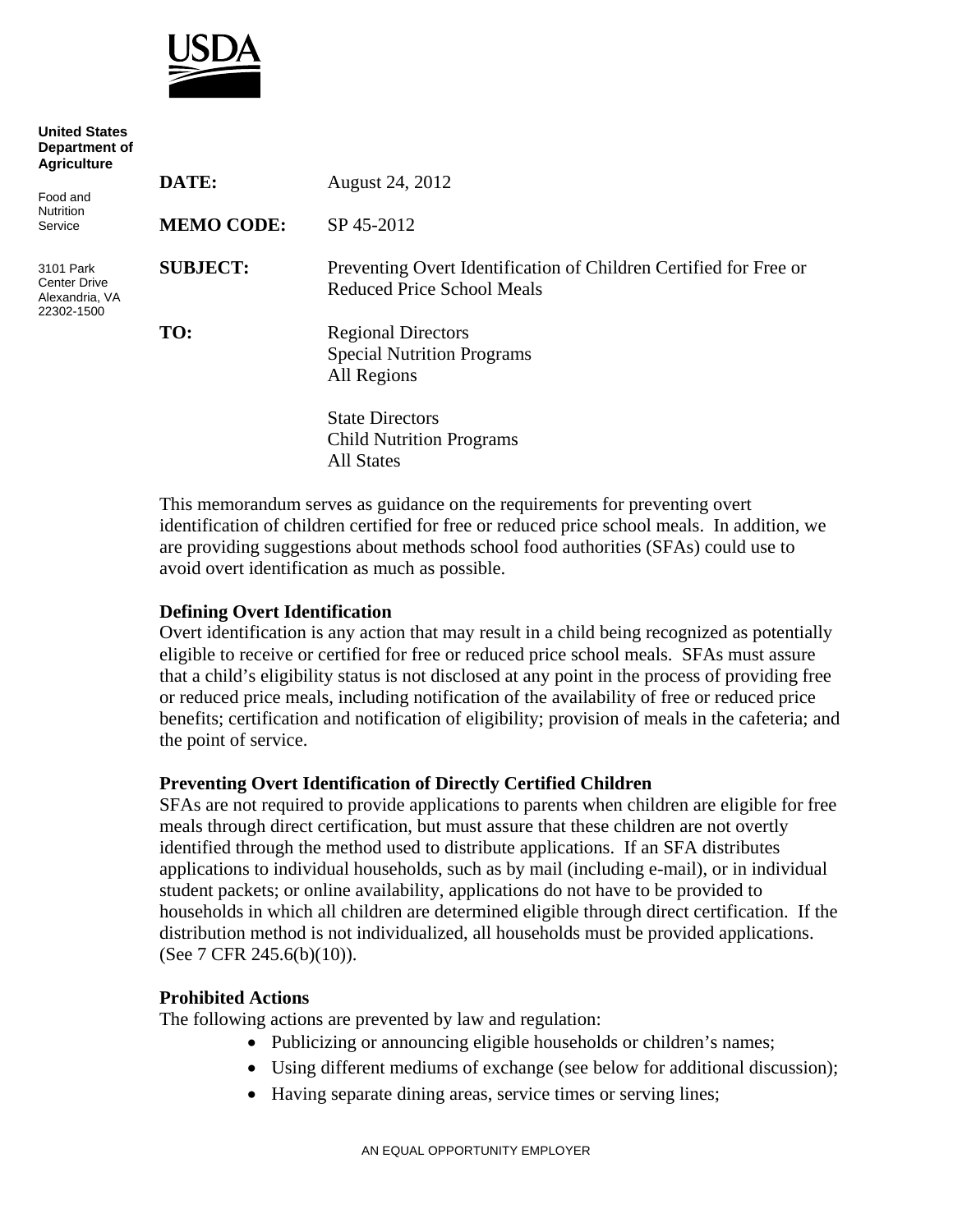Regional Directors State Directors Page 2

- Limiting choices of reimbursable meals; and
- Requiring that children work for their meals.

(See the Richard B. Russell National School Lunch Act section 9(b)(10), 42 U.S.C. 1758(b)(10), and 7 CFR 245.8.)

# **Media of Exchange Restrictions**

Of particular concern is prevention of overt identification in the food service area, especially at the point of service. Any meal cards, tickets, tokens or other methods to obtain reimbursable meals cannot be coded or colored in a manner that would overtly identify free and reduced price eligible children. In addition, SFAs must take steps to assure that rosters, computer-screens or other equipment used at the point of service cannot be viewed by anyone not needing the information, especially students. Further, the information on the rosters or screens should be masked or coded to avoid other students discerning any student's eligibility status.

SFAs are encouraged to use prepayment systems as much as possible to limit exchange of money which inadvertently can indicate a student's eligibility status. SFAs must make reasonable efforts to publicize and encourage use of prepayment options by students and parents. SFAs should provide multiple ways to make prepayments, such as on-line, multiple locations within the school, especially when students are arriving or changing classes, and remind parents through e-mail, notices, or other means, when a student's balance is low.

# **Food Service Area Considerations**

SFAs are prohibited from having separate dining areas, service times or serving lines or limiting the choices of reimbursable meals based on a student's eligibility status. In addition, SFAs choosing to sell competitive foods during the meal service are encouraged to ensure the operation of the sale of competitive foods does not inadvertently result in eligible children being identified. Ways to limit overt identification related to the sale of competitive foods include:

- Limit competitive foods to those also offered as part of reimbursable meals on the reimbursable lunch lines;
- Offer competitive foods on the same lines as reimbursable meals are offered; or
- Only allow competitive foods to be purchased with a pre-paid card.

# **Monitoring**

SFAs must avoid any policy or practice that has the effect of overtly identifying eligible children. Where necessary, local education agencies should promptly update their policy statements, implementation procedures, and operations to comply with this guidance. State agencies must assure that SFAs' practices address ways to prevent overt identification. This includes reviewing policy statements and point of service systems for new SFAs submitting applications for